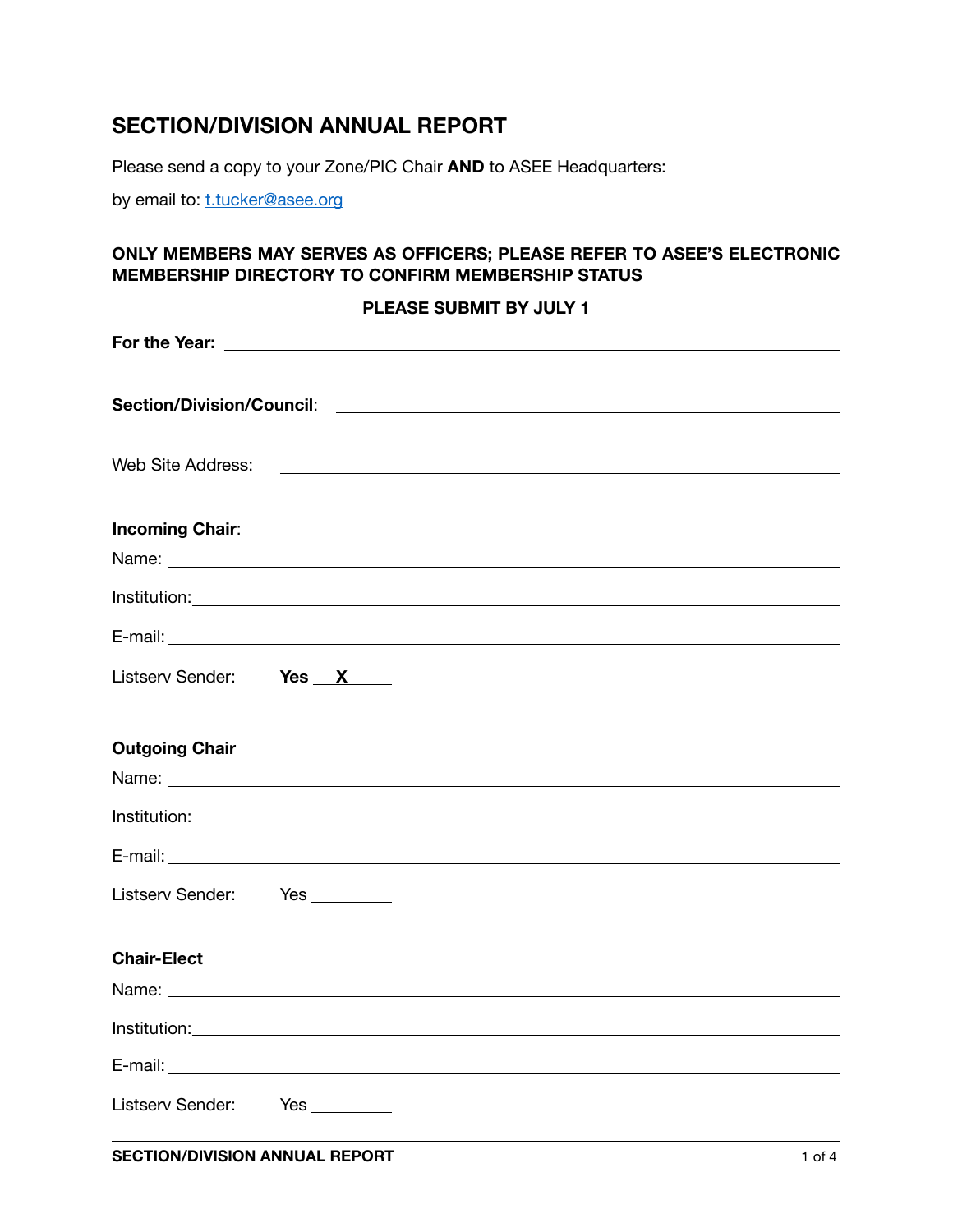| <b>Treasurer</b>              |                                                                                                                                                                                                                                      |
|-------------------------------|--------------------------------------------------------------------------------------------------------------------------------------------------------------------------------------------------------------------------------------|
|                               |                                                                                                                                                                                                                                      |
|                               |                                                                                                                                                                                                                                      |
|                               |                                                                                                                                                                                                                                      |
| Listserv Sender: Yes ________ |                                                                                                                                                                                                                                      |
| <b>Secretary</b>              |                                                                                                                                                                                                                                      |
|                               |                                                                                                                                                                                                                                      |
|                               |                                                                                                                                                                                                                                      |
|                               |                                                                                                                                                                                                                                      |
| Listserv Sender: Yes ________ |                                                                                                                                                                                                                                      |
| <b>Program Chair</b>          |                                                                                                                                                                                                                                      |
|                               |                                                                                                                                                                                                                                      |
|                               |                                                                                                                                                                                                                                      |
| Listserv Sender: Yes X        |                                                                                                                                                                                                                                      |
| <b>Awards Chair</b>           |                                                                                                                                                                                                                                      |
|                               | Name: <u>the contract of the contract of the contract of the contract of the contract of the contract of the contract of the contract of the contract of the contract of the contract of the contract of the contract of the con</u> |
|                               | Institution: <u>www.community.community.community.com</u>                                                                                                                                                                            |
|                               |                                                                                                                                                                                                                                      |
| Listserv Sender: Yes ________ |                                                                                                                                                                                                                                      |
| <b>Editor</b>                 |                                                                                                                                                                                                                                      |
|                               |                                                                                                                                                                                                                                      |
|                               |                                                                                                                                                                                                                                      |
|                               |                                                                                                                                                                                                                                      |
| Listserv Sender:              |                                                                                                                                                                                                                                      |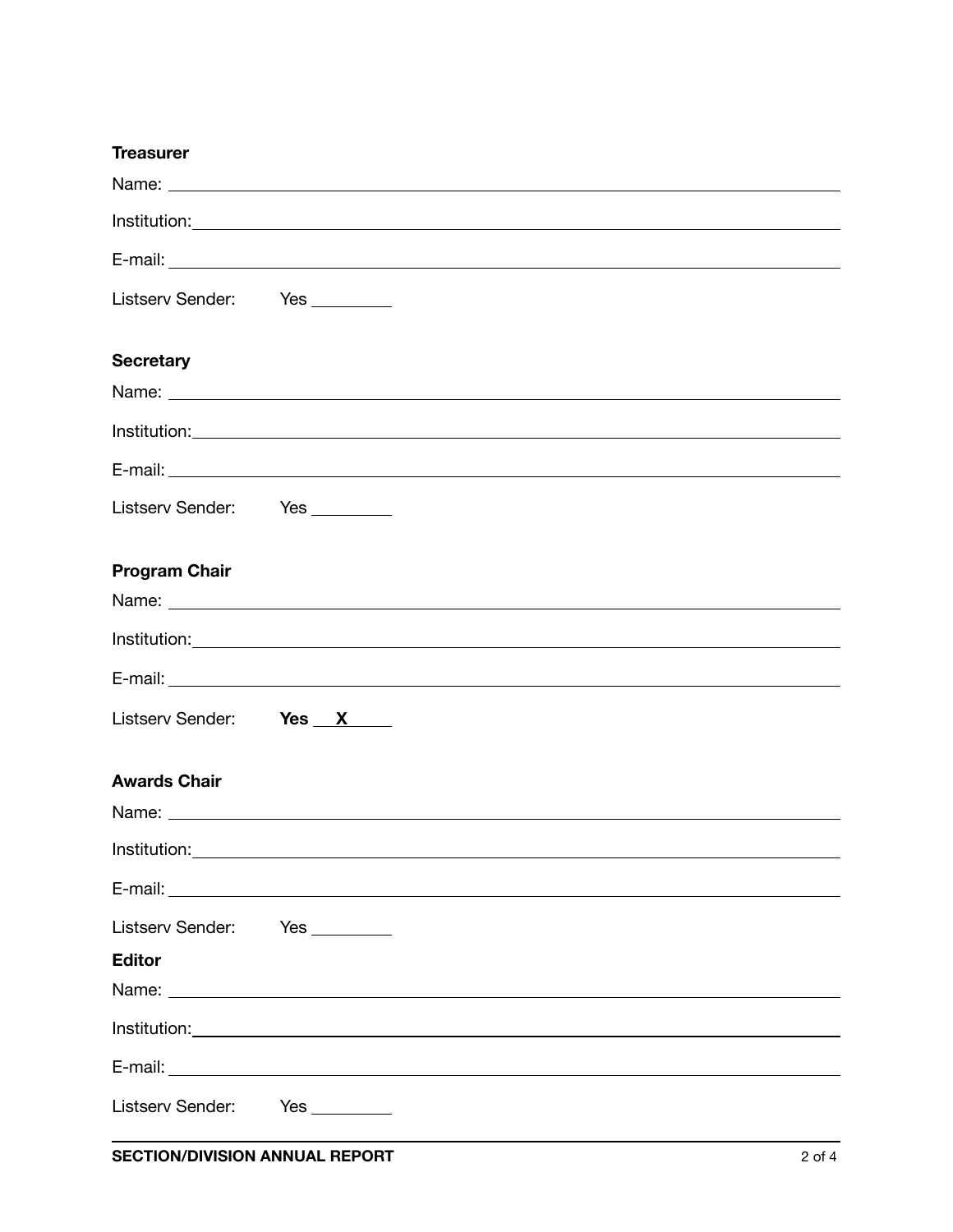| <b>Section Campus Rep</b>                                    |
|--------------------------------------------------------------|
| (Sections only)                                              |
|                                                              |
|                                                              |
|                                                              |
| Listserv Sender: Yes_____                                    |
| Webmaster                                                    |
|                                                              |
|                                                              |
|                                                              |
| Listserv Sender: Yes ________                                |
| Listserv Manager (for proprietary, not ASEE, listservs only) |
|                                                              |
|                                                              |
|                                                              |
| Listserv Sender: Yes ________                                |